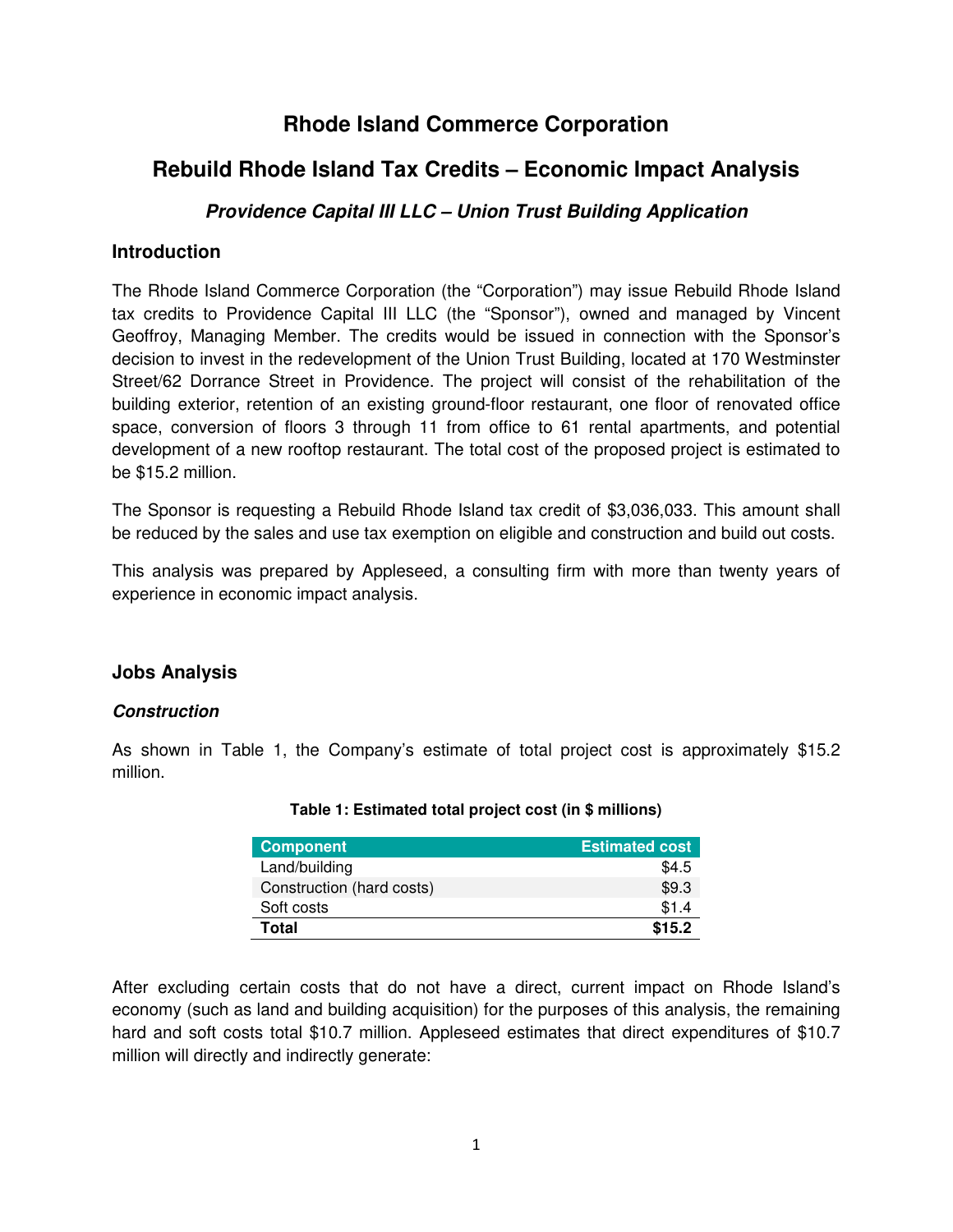- 53 person-years<sup>1</sup> of work in Rhode Island;
- Nearly \$4.7 million in earnings;
- Nearly \$15.0 million in statewide economic output<sup>2</sup>;
- A projected one-time increase of nearly \$174,000 in personal income taxes paid to the State during construction; and
- A one-time increase of nearly \$7.6 million in Rhode Island's GDP.

These impacts are summarized below in Table 2. The project's *direct impact* is the impact of the company's direct spending on design and construction. Its indirect impact is the effect of spending by contractors for goods and services (insurance, construction materials, etc) purchased from other Rhode Island businesses.

#### **Table 2: Direct and indirect impact of construction spending (employment in person-years; income, value-added and output in millions of 2017 dollars)**

|                     | <b>Employment</b> | <b>Earnings</b> | Value added | <b>Output</b> |
|---------------------|-------------------|-----------------|-------------|---------------|
| Direct Effect       | 53                | \$3.1           | \$5.0       | \$10.7        |
| Indirect Effect     | 35                | 1.6             | 2.6         | 4.3           |
| <b>Total Effect</b> | 88                | \$4.7           | \$7.6       | \$15.0        |

Most of the activity reflected in Table 2 (specifically, that associated with the renovation of second-floor office space and conversion of other floors to residential) is expected to occur through mid-2017, with construction of the remaining units and potential rooftop restaurant space completed in 2018. The anticipated wage rates for construction jobs are shown below in Table 3. Anticipated wage rates are the median hourly wage for these occupations in Rhode Island.

#### **Table 3: Anticipated wages during construction**

| <b>Occupation</b>    | RI median hourly wage <sup>3</sup> |
|----------------------|------------------------------------|
| Architect            | \$41.70                            |
| Construction manager | \$52.12                            |
| Carpenter            | \$19.70                            |
| Electrician          | \$23.71                            |
| Plumber              | \$24.03                            |
| Painter              | \$16.07                            |
| Laborer              | \$16.77                            |

 $1$  A person-year is equivalent to the time worked by one person who is employed full-time for a year. For example, it could represent the work of two people who are each employed full-time for six months; or the work of one person who is employed half-time for two years.

<u>.</u>

 $2$  Output is a measure of the total sales by Rhode Island companies (including the "sale" of labor by Rhode Island households) generated by the project.

<sup>&</sup>lt;sup>3</sup> Rhode Island Department of Labor and Training, Occupational Employment Statistics, 2014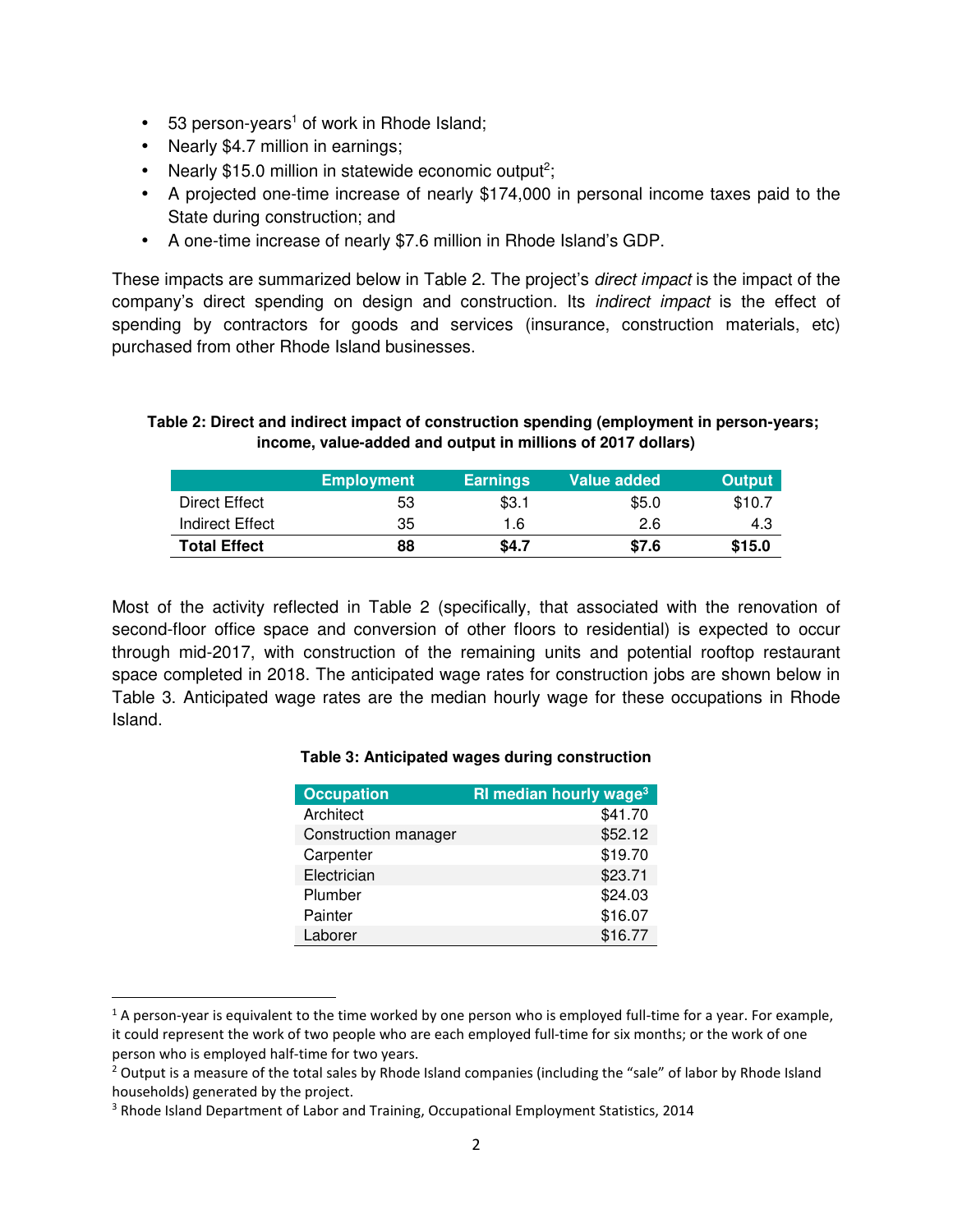Fringe benefits associated with these jobs are expected to be in accordance with industry norms, with the cost of such benefits generally ranging between 22 and 28 percent of wages. Workers who fill these jobs are expected to be drawn primarily from the Providence-Warwick RI-MA New England City and Town Area (NECTA).

## **Annual operations**

After redevelopment of the Union Trust Building is completed, ongoing operations will include restaurants on the ground floor and the top floor, an office tenant (or tenants) on the second floor, and management, maintenance and leasing of the 61 residential units. Because the ground floor space will continue to be occupied by its current tenant, The Dorrance, we exclude it from our analysis of the economic impact of the project's ongoing operations.

For purposes of this analysis, we assume (consistent with the assumption used in the Sponsor's pro forma) that occupancy of the second-floor office space (about 4,656 square feet) will stabilize at 90 percent. We further assume:

- An employment ratio of 4.25 full-time-equivalent jobs per 1,000 square feet of occupied space, for a total of approximately 28 FTE jobs;
- That the space will be occupied by one or more professional service firms.

The Sponsor estimates that the top-floor restaurant will employ a total of 45 full-and part-time workers. For purposes of this analysis, we assume a total of 38 FTE jobs.

The Sponsor also estimates that when the project is completed, 5 workers will be employed to manage and maintain the building; and that upon stabilization, operating costs will total approximately \$854,000.

Based on these assumptions, Appleseed projects (as shown below in Table 4), that when the project is completed and fully occupied (which is estimated to occur in 2018), it will directly and indirectly account for:

- 85 FTE jobs in Rhode Island;
- Nearly \$3.9 million in annual earnings (in 2017 dollars);
- More than \$8.4 million in annual statewide economic output;
- An increase of approximately \$146,000 in personal income taxes paid annually to the State; and
- An increase of nearly \$4.7 million in Rhode Island's annual GDP.